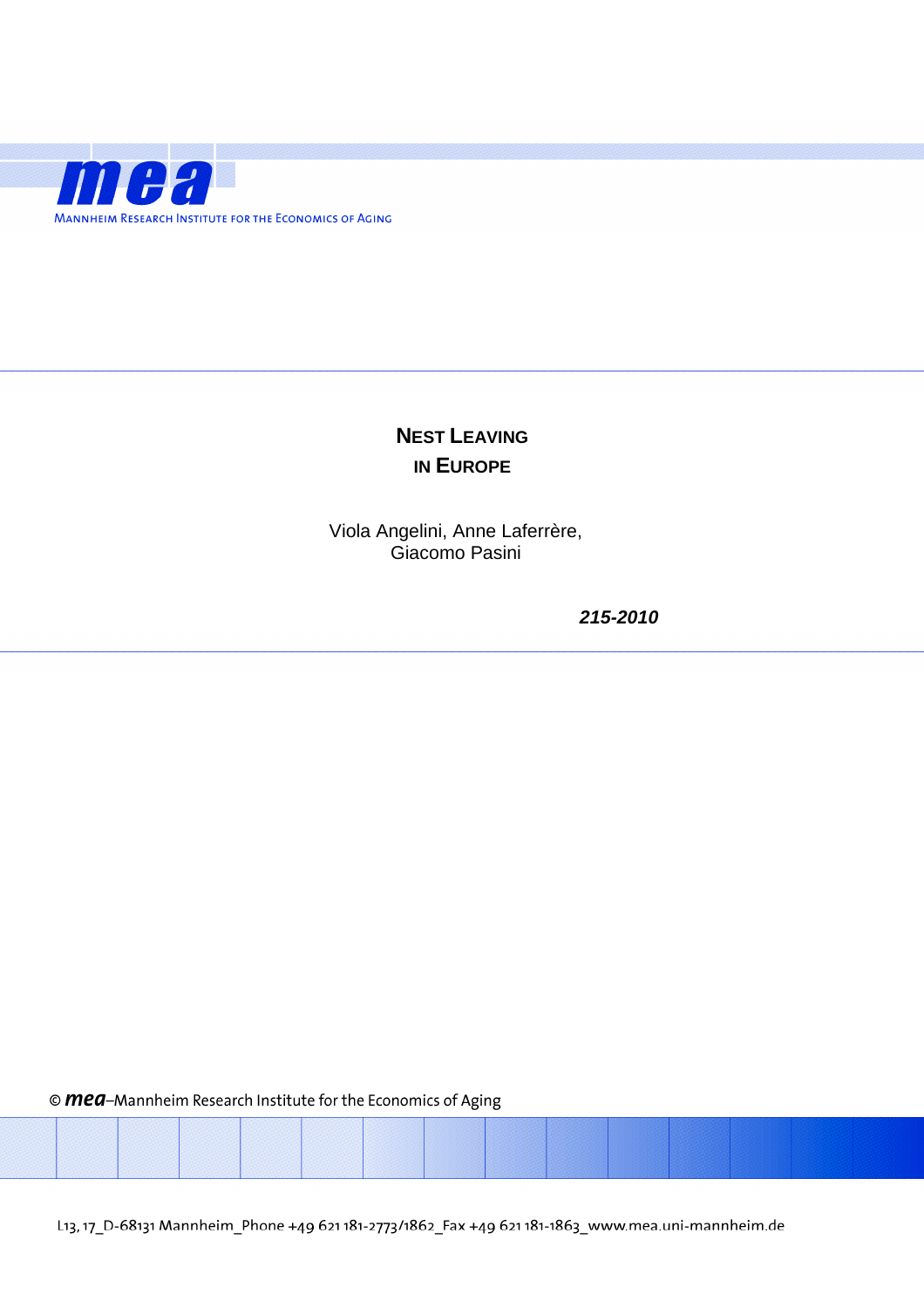## **6 Nest Leaving in Europe**

Viola Angelini, Anne Laferrère and Giacomo Pasini

### **6.1 A North-South gradient**

The nest leaving period and the age at which individuals establish their own independent household are of primary policy concern since they are critically linked to many economic and social outcomes. The choices made by young adults are numerous: further education, marriage, parenthood, first job. All are interrelated and can be linked to another choice, that of a first independent home. Youth labour supply and educational choices will determine the length of the career, pension and life-time consumption. Billari and Tabellini (2008) show that Italians who leave the parental home earlier in life earn a higher income in their mid 30s. This might be due either to the fact that they tend to have longer working experience or to a negative impact of prolonged co-residence on ambitions and motivations for children who leave late (Alessie et al., 2006). The demographic transition and population evolution are largely linked to the timing of first parenthood. Health in later life and life expectancy are linked to the education level.

Previous studies have shown large cross-country differences in the age at which residential independency is established. In 2004 the proportion of men aged 25-29 co-residing with their parents was below 25 percent in France, the Netherlands, the UK and Australia, while it was above 60 percent in Mediterranean countries (73 percent in Italy) and Finland (Becker et al., 2010; Cobb-Clark, 2008). We take advantage of SHARELIFE to relate the nest-leaving age to life-history. We also use the former waves of SHARE to document the nest-leaving age of the respondents' own children, which helps complement the picture with the behaviour of younger cohorts.

**Figure 6.1:** Nest leaving age by country and gender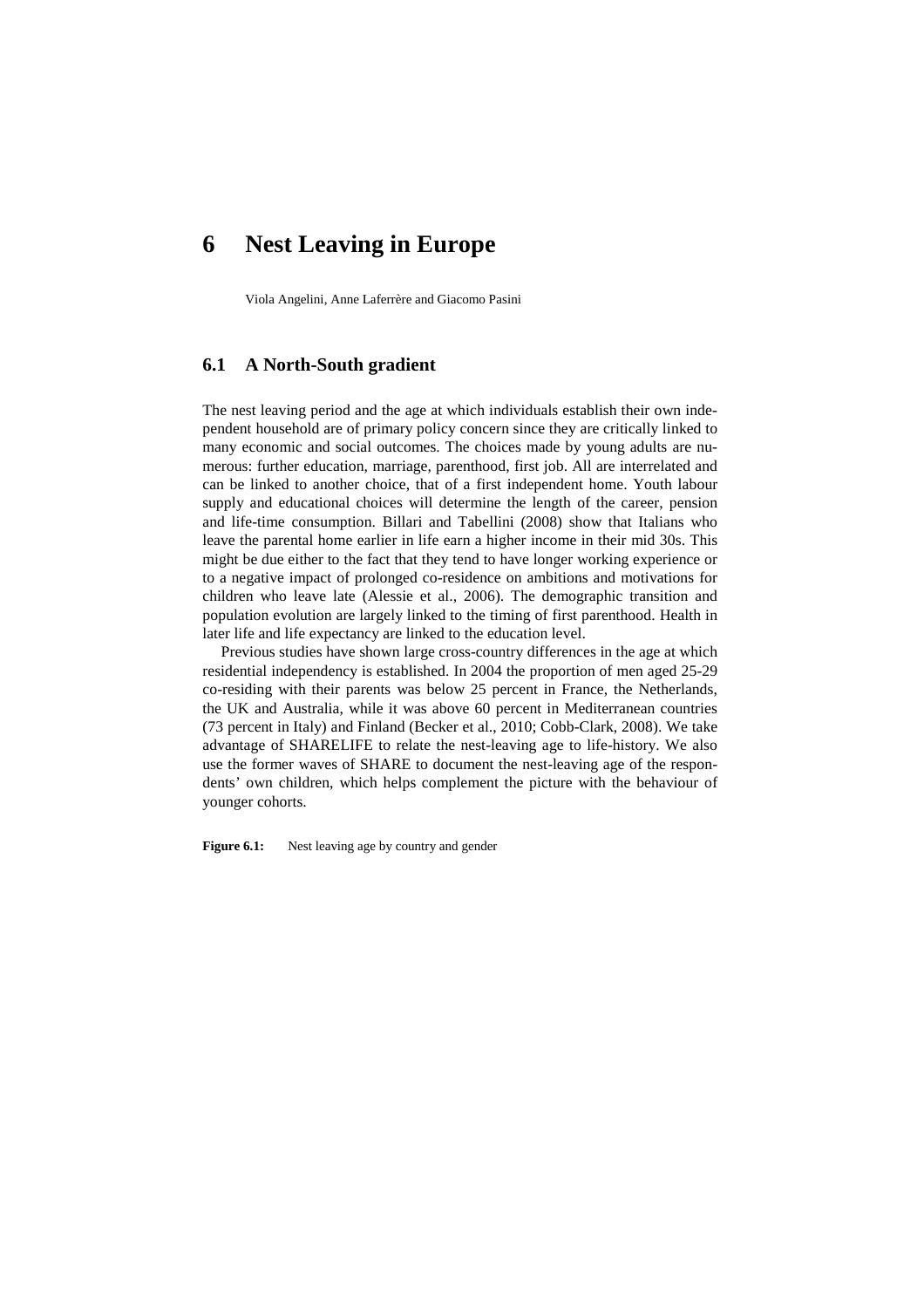

The Europeans aged 50 or more established their own home at a mean age of 24, 90 percent had left by the age of 30. The current cross country differences already existed in the past: those coming from Southern European countries left their parents' home on average between 2 and 5 years later than their Northern European counterparts (Figure 6.1). While the average nest leaving age is above age 25 in Spain, Italy and Greece, it is around 20 in Denmark and Sweden. The differences among other countries are smaller. The spread between Scandinavian and Mediterranean countries may reflect cultural differences such as attitudes towards family relationship and youth freedom and independence, linked to ideology and religion, but may reflect also differences in welfare state generosity, availability of housing, of jobs or of higher education. Even if policies and government interventions are largely driven by culture, geography and history, we aim at finding to what extent policies drove living arrangements over the past century.

#### **6.2 The 'push-pull effect' of family**

At the family level, altruistic parents help their young adult children in two ways: either by providing their own home for co-residence, or, if unconstrained, helping to pay for another accommodation. Very constrained parents cannot even keep their children at home. Hence there is a non-monotonic relationship between parents' resources and nest-leaving. The quality of the home also matters. If the parents have both low income and a low quality house, the two effects add up and the child has to leave. As the home gets more comfortable, the child can and is induced to stay longer. Finally, if the parents are not resource-constrained, they can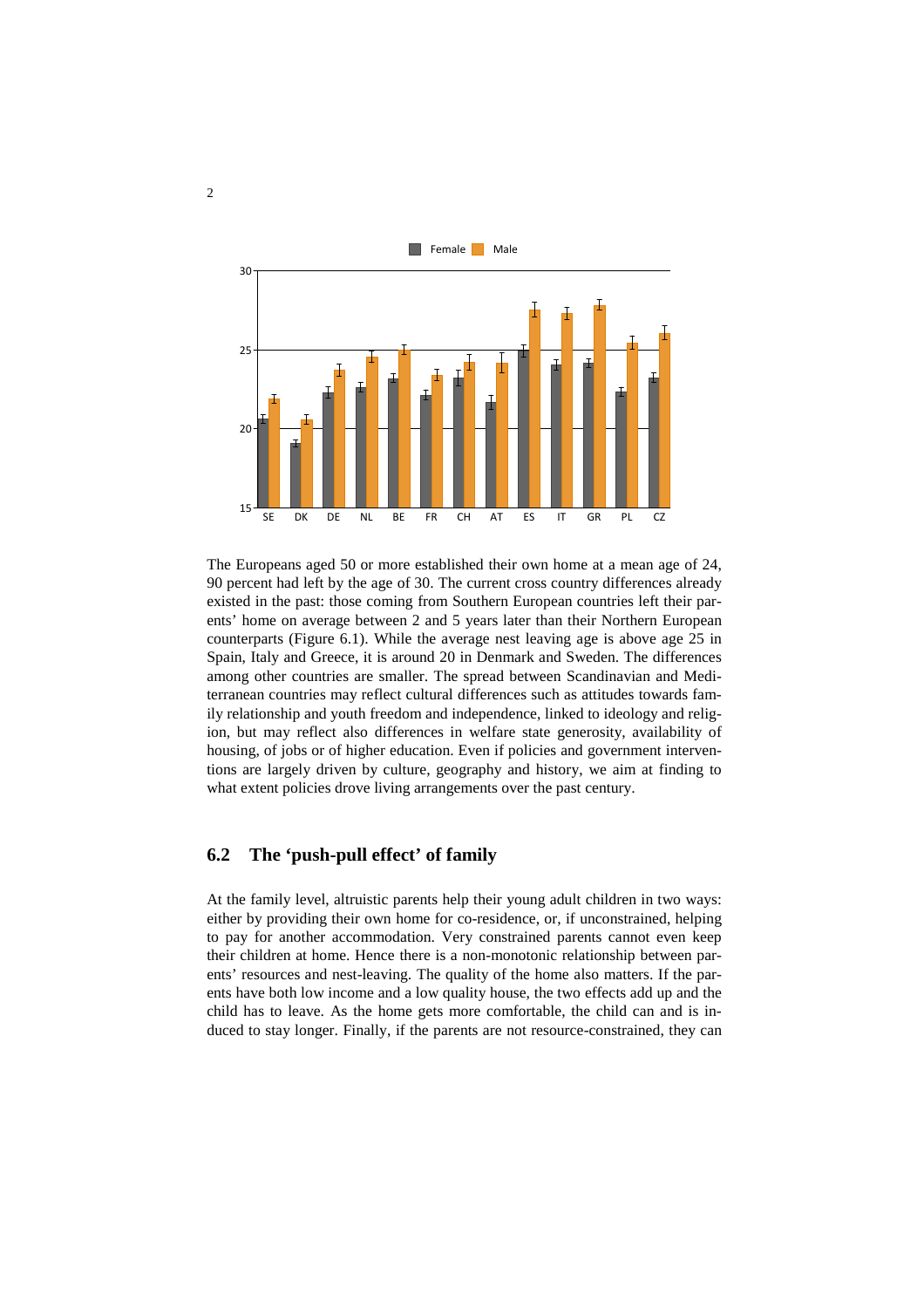help their child to establish its own household by making a monetary transfer, even if at the same time the quality of the home induces the child to stay longer (Laferrère, 2005a and 2005b). These 'push-pull effects' take place within various national traditions, economic contexts and social policies, which also contribute to pushing young adults out of their parents' home or to keeping them in. As families compare the costs of co-residence and independence, housing costs are likely to be of primary importance (Börsch-Supan, 1986; Ermisch, 1999, Laferrère and le Blanc, 2004). Other elements of context are important: higher education supply, its cost and the geography of this supply; military service, the job market situation and even contraception, which influence partnership behaviour. Entering into all those features is beyond the scope of this chapter and we concentrate on housing and education policies and on education outcomes.

We surmise that the existence of rental accommodation is crucial for nestleaving, since this phase of life is a period of successive choices (education, partner, job) that often go along with a residential mobility. Homeownership is associated with high mobility costs that make it inadequate for mobile young adults. Rental accommodation was and still is rare or even absent in Greece, Spain, and Italy. In all other countries, with the exception of Belgium (that has a rather high mean age at nest leaving) the rental sector is developed, so the 'rental supply explanation' is likely to be important even if only part of the story.

#### **6.3 Life-time parent-child co-residence**

To document how nest leaving behaviour evolved over the last century, we build three broad cohorts: cohort 1 of those born before 1935 (24 percent of the sample), cohort 2 of those born between 1935 and 1944 (30 percent) and cohort 3 of those born between 1945 and 1956 (46 percent), whom we call the 'babyboomers'. First we are interested in those who never established their own household and did not give a date for starting to live on their own or establishing their own household. At the other extreme some give a very early date for starting to live 'on their own' and they may have come back at their parents later on. We take the answer as it is given. On average 2.5 percent of all individuals aged 50 or more said they never established their own household. The overall rate is constant over time, but the differences between countries are significant (Figure 6.2).

Figure 6.2: Fraction of respondents who never established their own household by cohort and country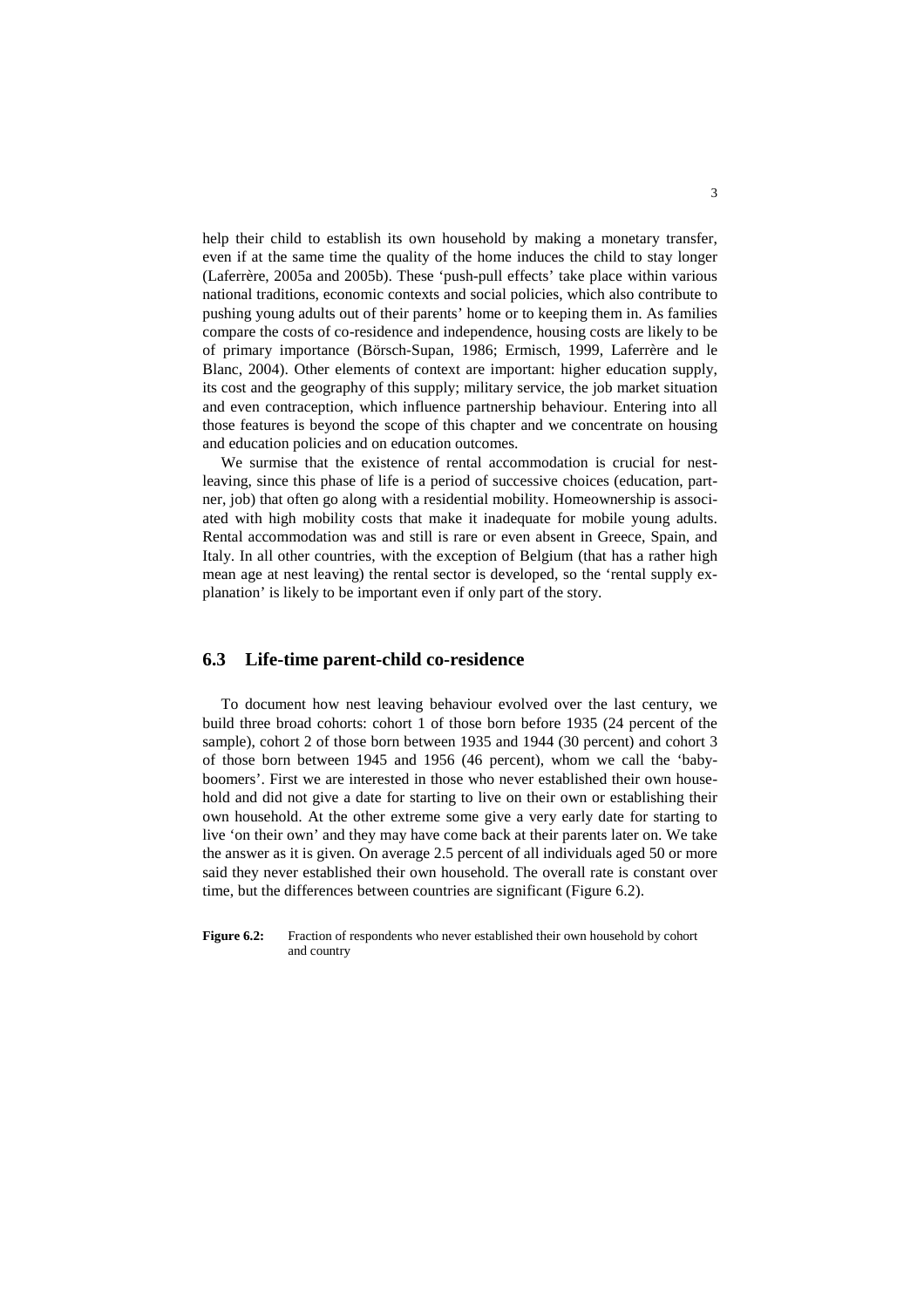

In Austria, the percentage of respondents who never established their own household is around 7 percent; it is around 5 percent in Spain, 3 percent in Germany, Switzerland and Italy, and 2 percent in Greece and Poland. In all other countries, never leaving the parents' home is rare and almost absent, except in the older cohort in France, where it can be seen as a last remnant of the importance of agriculture. In a multivariate analysis, we proxy socio-economic background by the occupation of the main breadwinner when the respondent was 10; we use the house and family characteristics at age 10 to proxy for home comfort and privacy at the time of nest-leaving, and the location of the parents' home (at the time of departure for those who left and at the survey date for those who never left) to proxy for house prices and education or employment opportunities.

Our results show that never leaving the parents' home is indeed correlated to having parents in agriculture in Germany and France. In that case not establishing one's own household is clearly linked to the life occupation choice. It is correlated to living in a rural area in Austria. In all countries never leaving is more likely for those who remained single, as marrying usually goes with establishing a household. The home characteristics play a role. The child is more likely to stay in the parental home if it provides more space per person. Life-time co-residence with the parents is also more likely for males than for females, a gender difference that will be found for those who left the nest. We leave aside those who never left their parents' home and turn to those who did establish their own household at some point in the life cycle.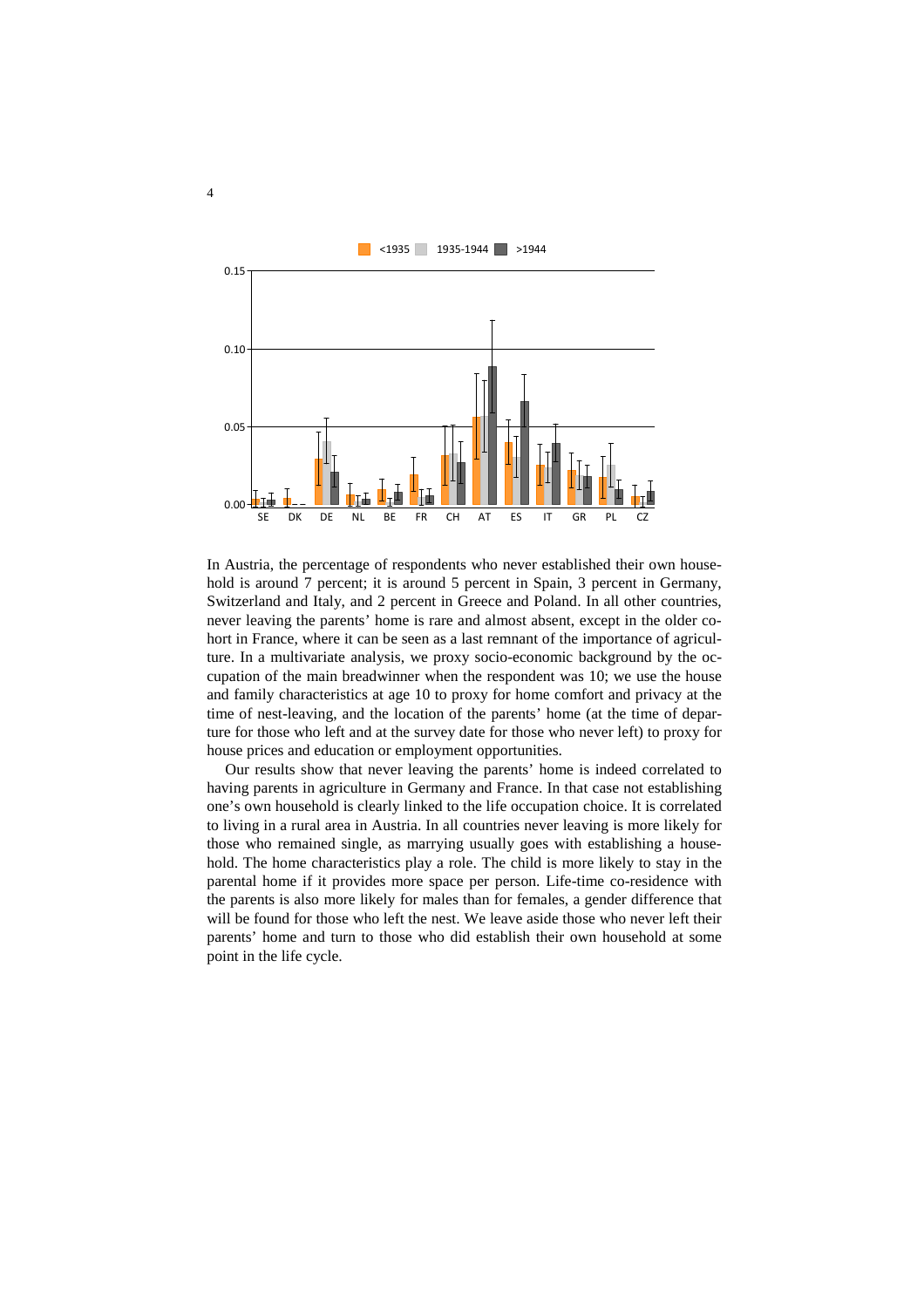## **6.4 A historical decline, which is stopped or reversed for those born after the mid 1960s**

Figure 6.3 shows a general decreasing pattern over time: younger cohorts tend to leave the nest earlier. The profile is flat in Denmark, where the mean age was already quite low for the older cohort (20 years). This makes Denmark a special case where the independence of young people seems to have always been valued. The dispersion of the nest-leaving ages is higher for the older cohorts, and overall we observe a reduction of the differences both within and between countries over the three quarters of a century under review. The spread (between Spain/Greece and Denmark) went from 8 years for the older cohort, to 5 years (between Spain/Italy and Denmark) for the baby-boomers.

Some information on more recent trends can be gathered from what the SHARE respondents tell about the age at which their own children moved from the parental household (Figure 6.4). For the cohort 1945-1954 (the baby boomers), the mean age of nest leaving in the children sample as declared by the parents is close to what is directly observed from the sample of respondents. Interestingly, for the younger cohorts the decline in nest leaving age has stopped and also reversed in the Southern European countries, in France and in Belgium. The dispersion in ages also seems to increase in some countries.





Figure 6.4: Nest leaving age of respondents' own children, by country and cohort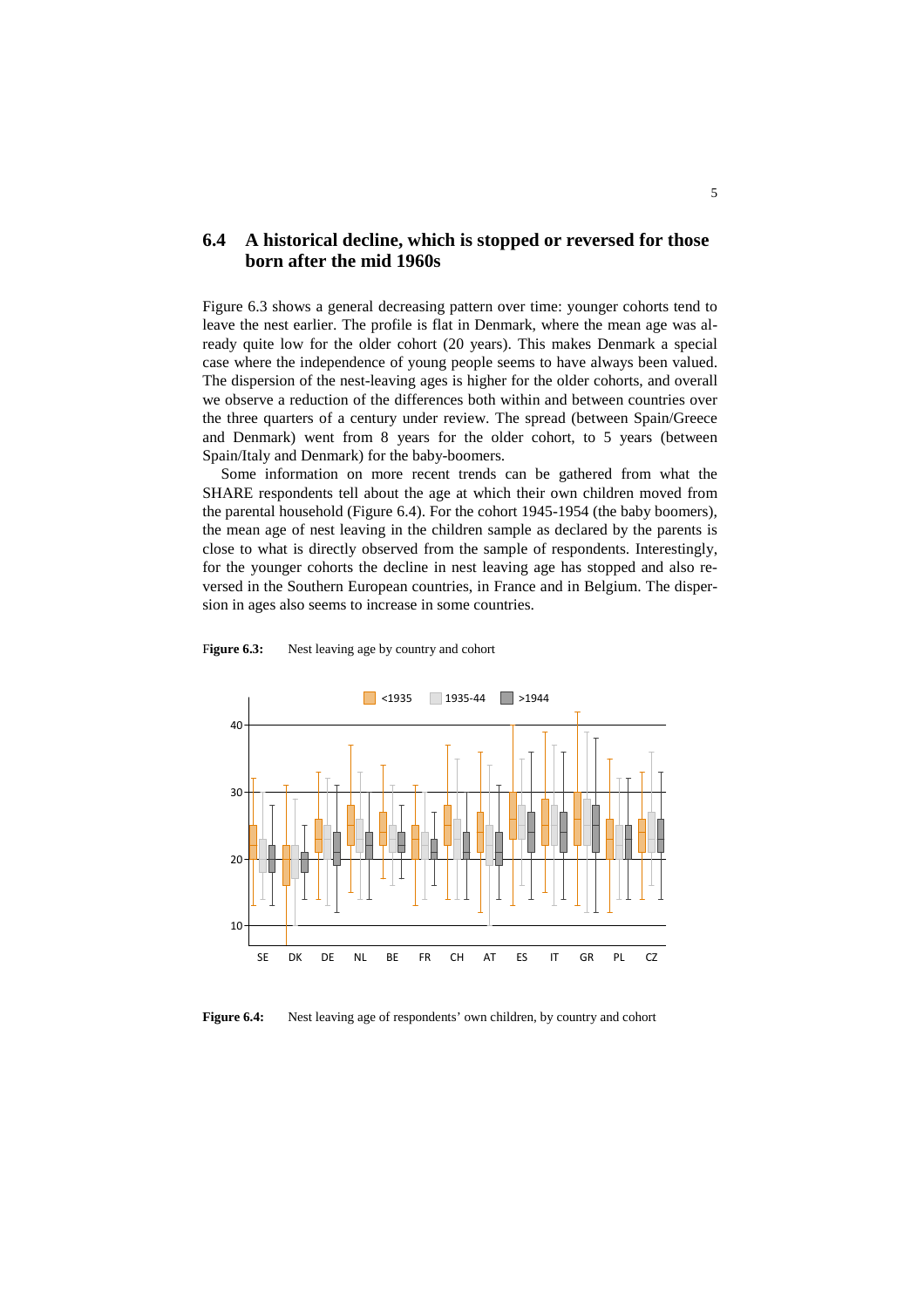

#### **6.5 The influence of parental background and home**

We analyze the nest leaving age in two steps: first we look at individual determinants based on what we know of parental and home characteristics; then we turn to contextual policy variables.

The influence of parental background is striking. Even if it varies by country and gender, the overall pattern is clear. Leaving aside children of farmers, male children of both rich parents (professionals or senior managers) and poor parents (in an elementary occupation) left earlier than 'middle class' children of blue collar and craft workers. In most countries children left earlier if there was no bread winner in the household at age 10. They were more likely to stay longer if the parental home was comfortable or offered more rooms per person, ceteris paribus. Living with a step-parent, or in a three generation family also induces to move earlier, pointing to privacy reasons. Even with our very crude proxy for parental income, the non-monotonic relation between nest leaving and parental background confirms the theoretical predictions of a push-pull effect: some well-off parents can afford helping their children to move out, while poor families are unable to keep them (especially daughters) at home. Once the home characteristics are taken into account, the relationship between our proxy for parental resources and nest leaving age is hump-shaped for daughters, but flatter for sons, pointing to the important pushing out effect of the various home characteristics, and underlining the fact that children of richer parents can afford to leave earlier.

That housing prices play a role is vindicated by the important influence of the location of the parental home at the time of nest leaving. Ceteris paribus, a child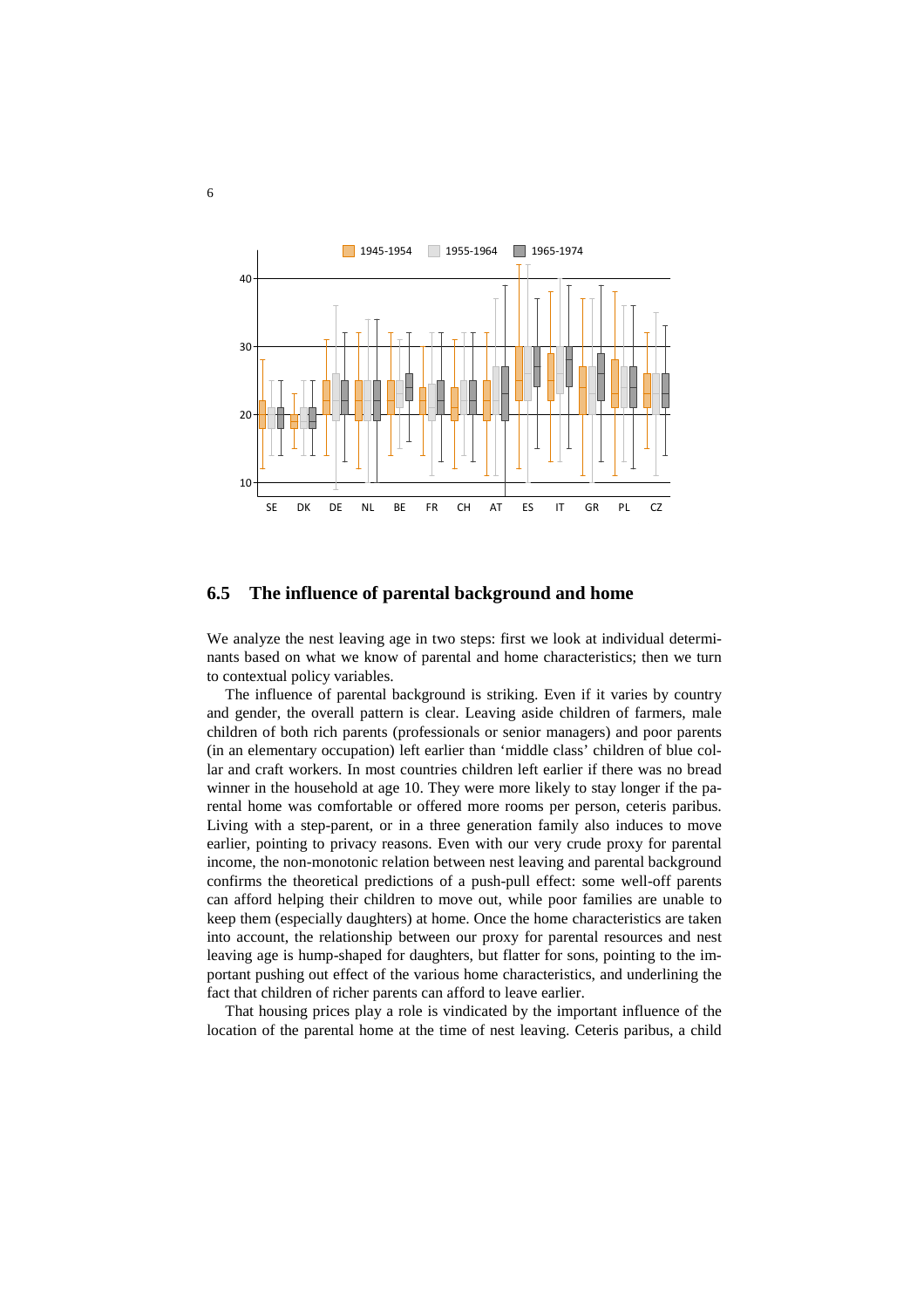living in a large city, where housing is likely to be more expensive leaves half a year later than one in a small town; a child in a village or rural area, where housing is cheap, leaves earlier. The price effect may be mixed with the fact that children living in rural areas or villages leave because they have to move to town to find a job or study. Indeed making the move from a rural area to a city advance nest-leaving by more than year, ceteris paribus. In Poland, Italy or Greece, the children who leave earlier tend to be those of farmers or of non-executives, pointing to some children being constrained to move out. Those who left a parental home situated in a foreign country also left younger.

The multivariate analysis confirms the important cohort effect: compared to the baby-boomers our eldest cohort left some 2.2 years later, the middle cohort one year later. Two factors have concurred to this tendency. First, age at marriage, which is positively related to the age of nest leaving, has, in most SHARE countries, *decreased* by one year over the period, contributing to around half a year decrease in the overall decline in nest leaving age. Second, the age at which young people left education, which is negatively related to the age of nest leaving (once age at marriage is controlled for; more on this below), has *increased* over cohorts by 3.1 years, contributing to between a quarter and a half of a year in the overall decline in nest leaving age. Modifications in marriage and education behaviour thus 'explain' 36 percent of the decline in nest leaving age. Other factors must have played a role. As income has increased over the century we interpret this unexplained earlier nest leaving as a relaxing of the elements constraining youth independence in the past.

#### **6.6 The importance of housing policies**

The unexplained cohort evolution and our findings about the importance of the parental background naturally lead us to verify that the age at which the parental nest is left is linked to the socio-economic context of the period. To test it we rely on country and time specific context variables, related to housing and education policies at the time our respondents reached adulthood. Needless to say that such contextual variables may also capture unobserved country and time effects, hence the results should be taken with caution; they are nevertheless striking (Figure 6.5). The oldest cohort reached adulthood during the war or just after it, at a time of acute housing shortage in most countries; besides, the hard rent control that was present in all countries at that time was detrimental to young outsiders and delayed nest-leaving. In the 1950s and 1960s the construction of subsidized rental housing (either a universal right in Sweden, Denmark and the Netherlands or means-tested in Germany, Belgium, France, Switzerland and Austria), and later the introduction of rental allowances, helped to reduce the nest leaving age. Coupled with the underdevelopment of rental accommodation in the Southern countries and Belgium, the high nest leaving age could also be accounted for by the absence of housing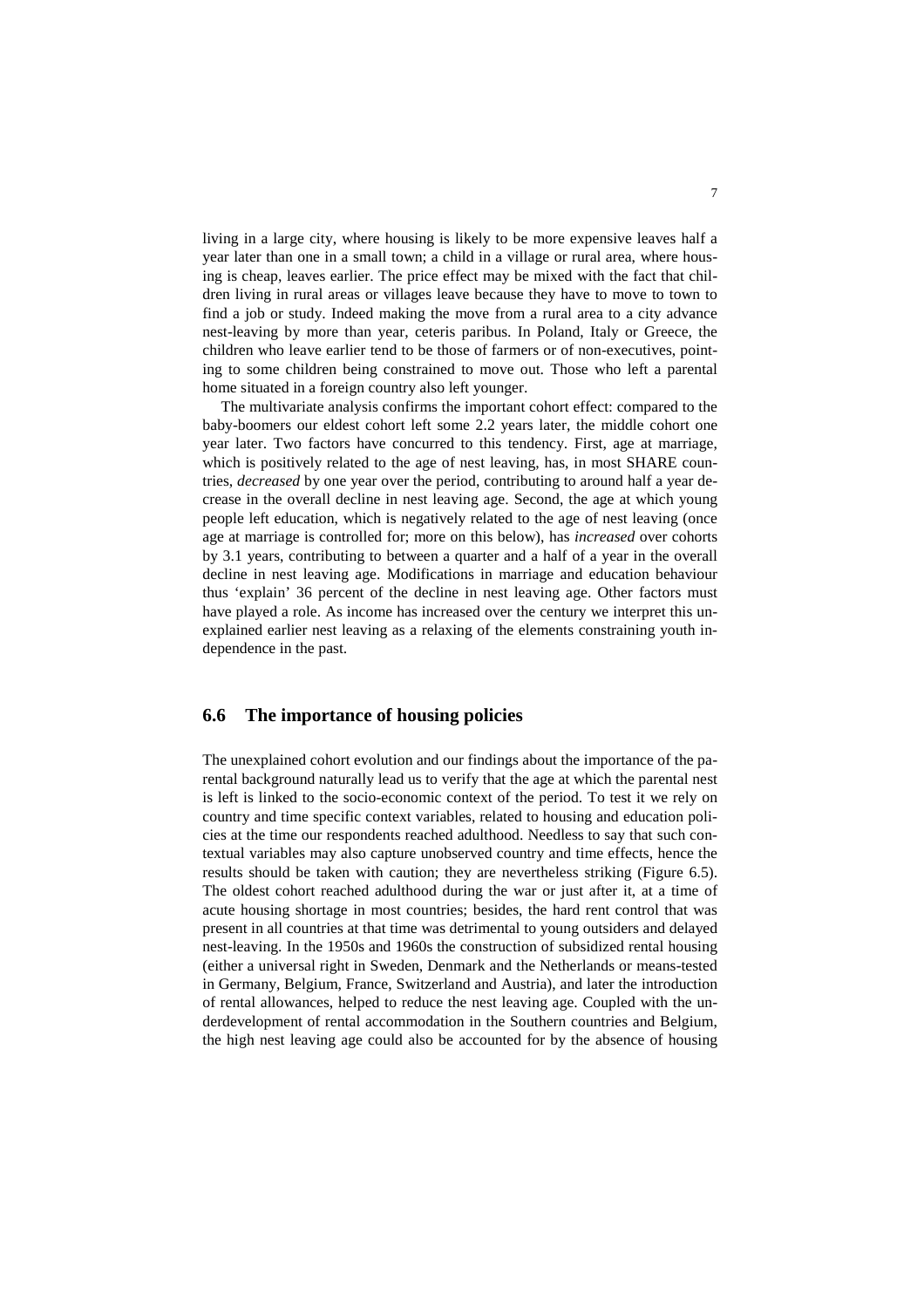credit markets (Alessie et al., 2006). However, for those cohorts, we do not see a direct influence of credit liberalization or homeownership policies on the nestleaving age. Further investigation is clearly required. Another possible explanation is the role of family ties in Catholic countries such as Italy, Austria and Spain (Reher, 1998). This could reinforce the negative effect on nest leaving age of the underdevelopment of mortgage and rental markets, and at the same time explain some characteristics of the welfare state designed during the second half of the last century. For example, in Italy there are almost no unemployment benefits, nor publicly provided long term care institutions for the elderly. The burden of financial and care needs of the unemployed and the disabled are implicitly assigned to the families: therefore, co-residence can act as a mean to alleviate those costs.

As for education policy, which we capture by the number of years of compulsory education that has increased over the years its effects is that of a small *decrease* in nest leaving age.

**Figure 6.5:** The effect of housing policies on nest leaving age



Even after controlling for the socio-economic determinants, the order of countries in nest leaving age is not altered, as Denmark is still where children leave earlier than in all other countries, and the Mediterranean countries where they leave the latest, followed by Poland, the Czech Republic and Belgium. Once controls are introduced the differences between countries are not reduced over cohorts, which points to deep cultural differences.

The recent increase in the nest leaving age is not analysed here. It may be linked to youth unemployment and show a contrario how low unemployment of the late 1960s induced the early nest leaving of the baby-boomers; it also might be linked to the fact that more young people pursue higher education (partly in order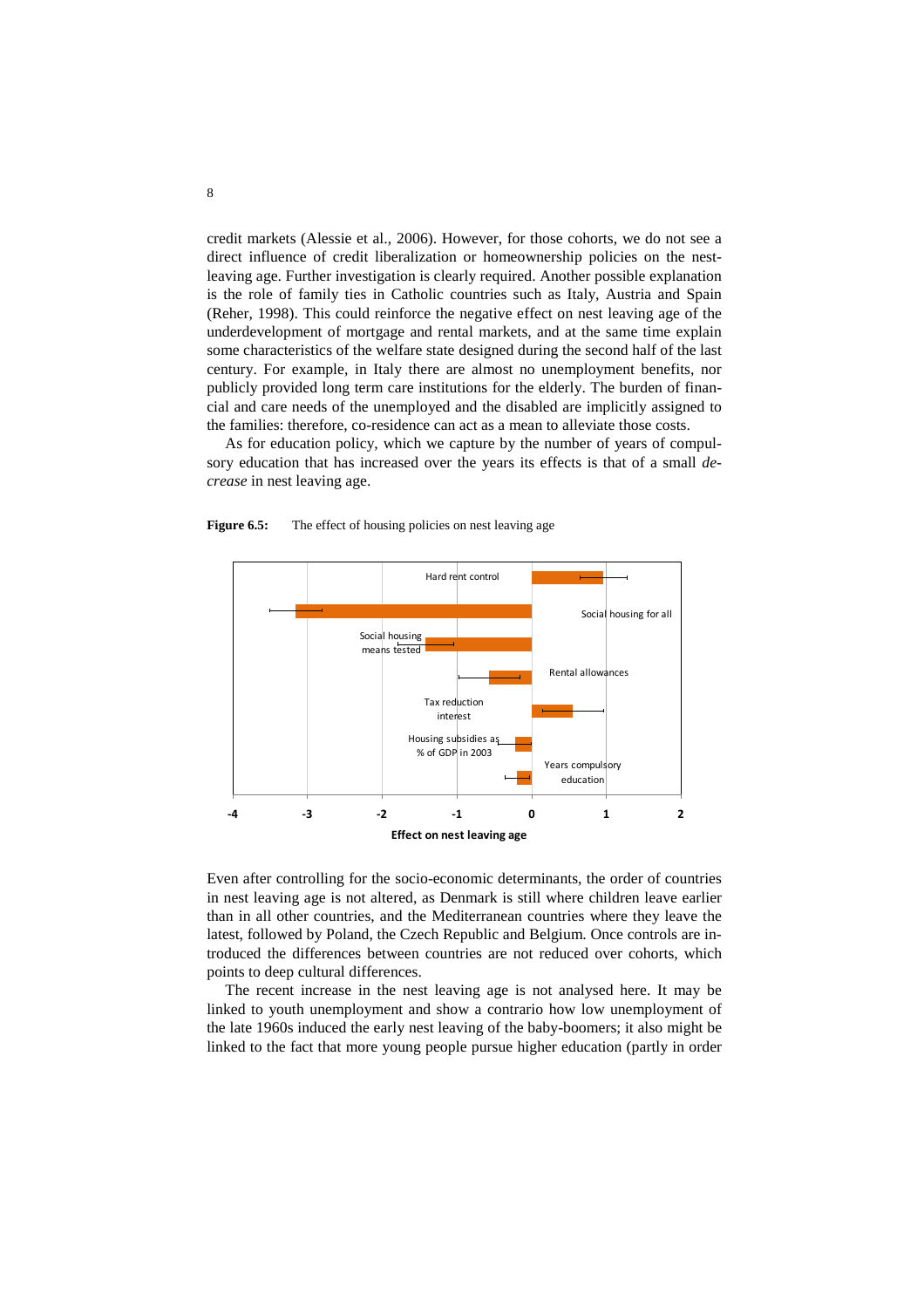to avoid unemployment), and do so at their parents' home, more than in the past because homes are more comfortable and the supply of higher education has increased and spread. However, housing supply and the recent increase in rents and house prices in some places are likely to play a primary role.

## **6.7 Women leave earlier than men, but leaving directly to marry has declined**

In all SHARE countries women leave one or two years earlier than men (Figure 6.1). This partly reflects differences in the age of marriage. On average women of those cohorts married 3 years earlier than men. In most countries women are more likely than men to establish their own household directly by getting married (Figure 6.6). It is interesting to notice the cross country distribution of marriagemotivated nest leaving: Eastern and Southern Europeans, together with Belgians, tended to leave their nest only when they got married. Belgium has little renting accommodation, as the Southern countries. On the contrary, less than half of the Scandinavians left their parents' home in order to marry. This may be due to differences in accessibility to rental housing or differences in marriage rates, with partnership being more developed there. When we include cohabitation, the percentage of respondents who left the nest to live with a partner or marry increases, in Sweden and Denmark more so than in the other countries. However, the crosscountry pattern remains the same.



Figure 6.6: Nest leaving with marriage by country and gender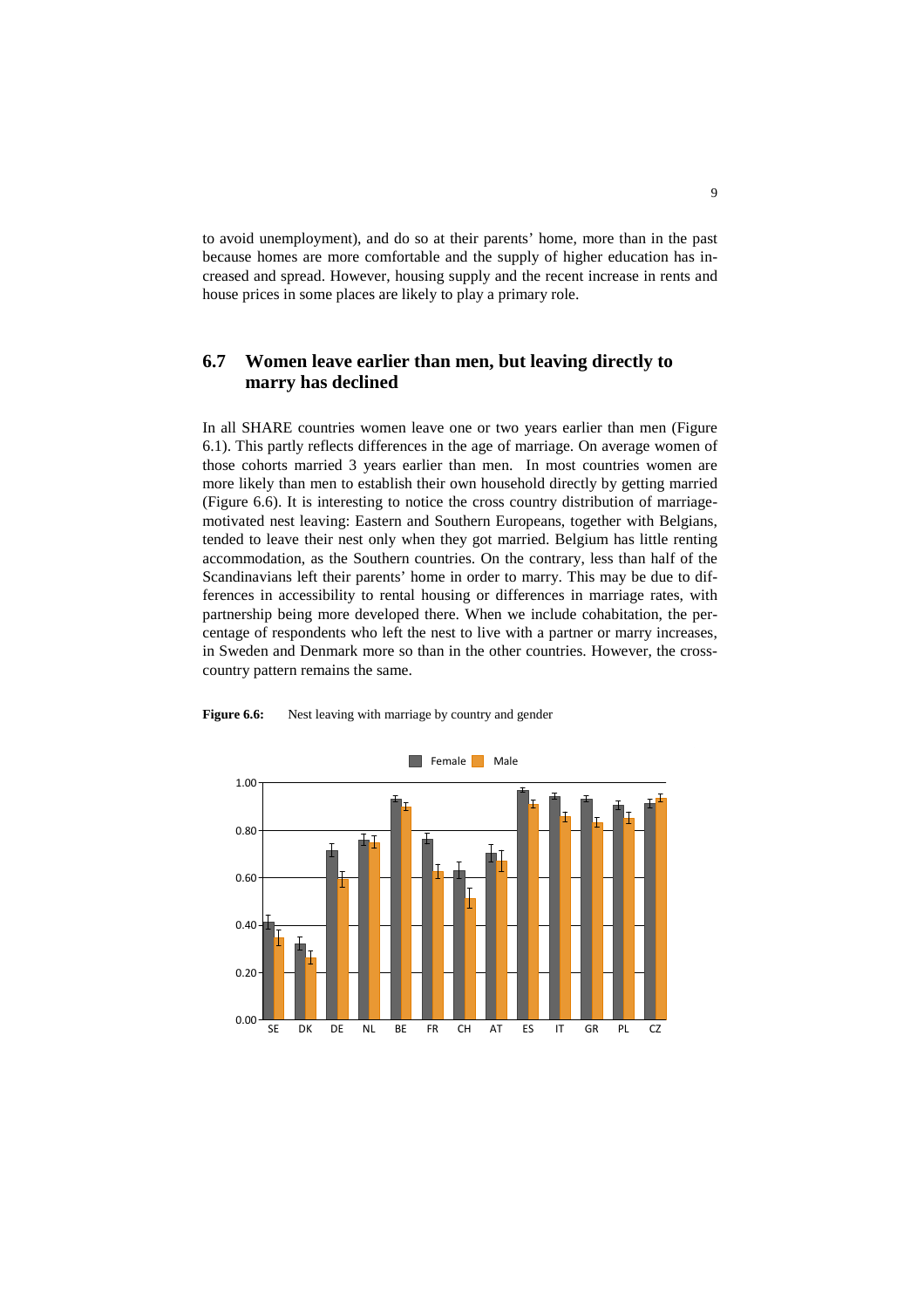The two panels of Figure 6.7 split the sample by cohort and gender. In general, the percentage of people leaving the nest to get married declined over time, and was much higher for the older cohorts. In spite of the decline in age at marriage, gradually for the younger cohorts and first for males it became more common to live by oneself before marriage. The cohort evolution is particularly strong in Sweden and Denmark, where the fraction of people leaving the nest to marry halved between the oldest and the youngest cohort. Similar declining patterns can be observed for some other countries (France, Germany, Switzerland, Sweden, Denmark, the Netherlands, Austria), although at various levels. The evolution was much slower in Belgium, Greece, Poland, Czech Republic, and has hardly begun in Italy and Spain. In spite of this common trend, the three country-grouping pattern (Belgium, Spain, Italy, Greece, Poland and Czech Republic; Sweden and Denmark; Germany, the Netherlands, France, Switzerland and Austria) is stable over time.

**Figure 6.7:** Nest leaving age with marriage by cohort and gender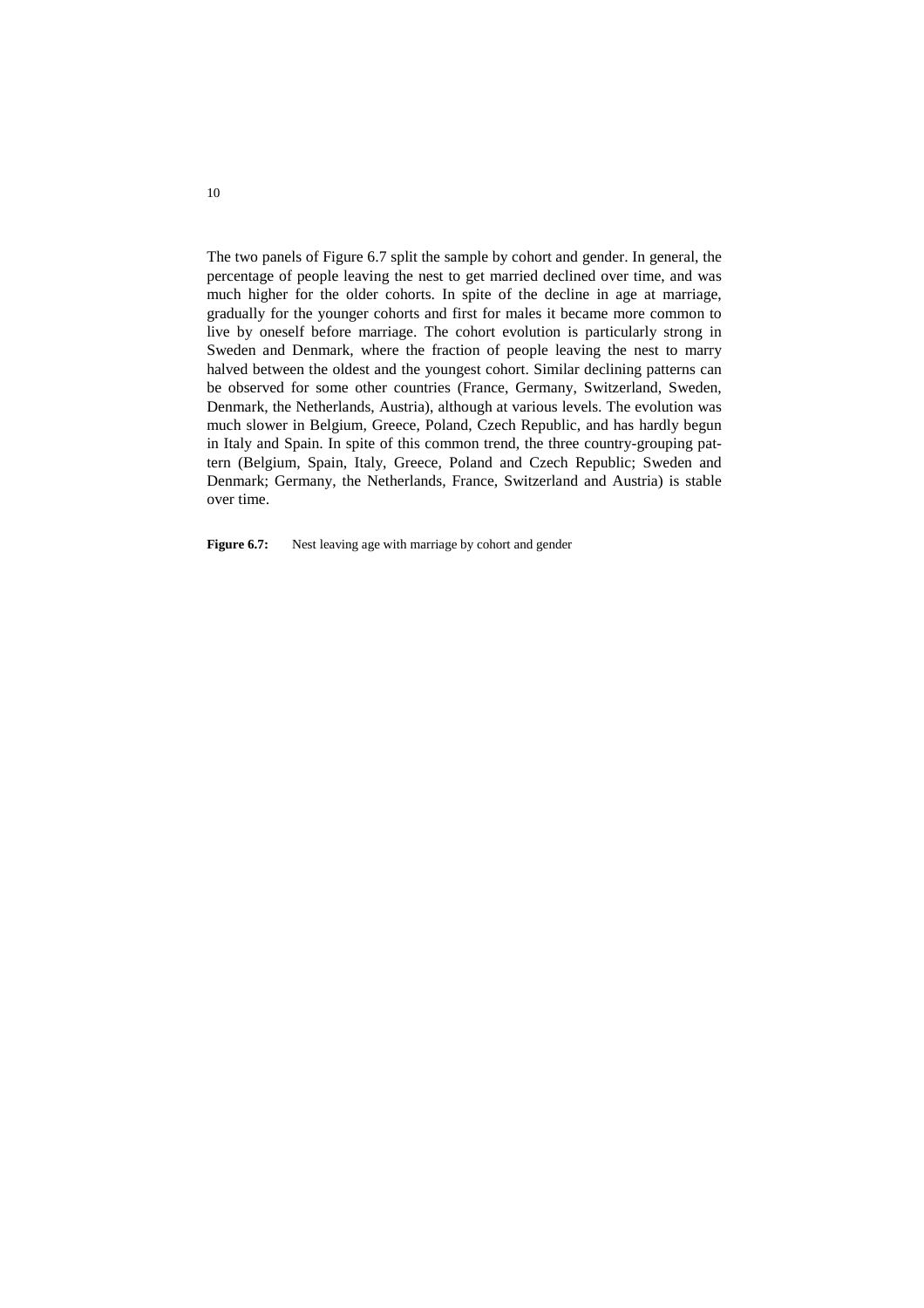

Multivariate analysis shows that indeed one is more likely to leave to directly get married in countries where no rental accommodation is available for young single persons. The existence of social housing and of rental allowances decreases the likelihood to leave directly to marry, while hard rent control or the tax deduction of mortgage interest, a policy supposed to encourage home ownership, increase it. To summarize bluntly: rental accommodation is for singles, home ownership is for couples. The likelihood to leave directly for marriage is higher for children of poorer background (breadwinner in elementary, blue collar or craft occupations). It is also negatively related to education (the more years of education the less 'direct marriages'). Living on one's own before getting married, forfeiting economies of scale in accommodation appears to have been a luxury.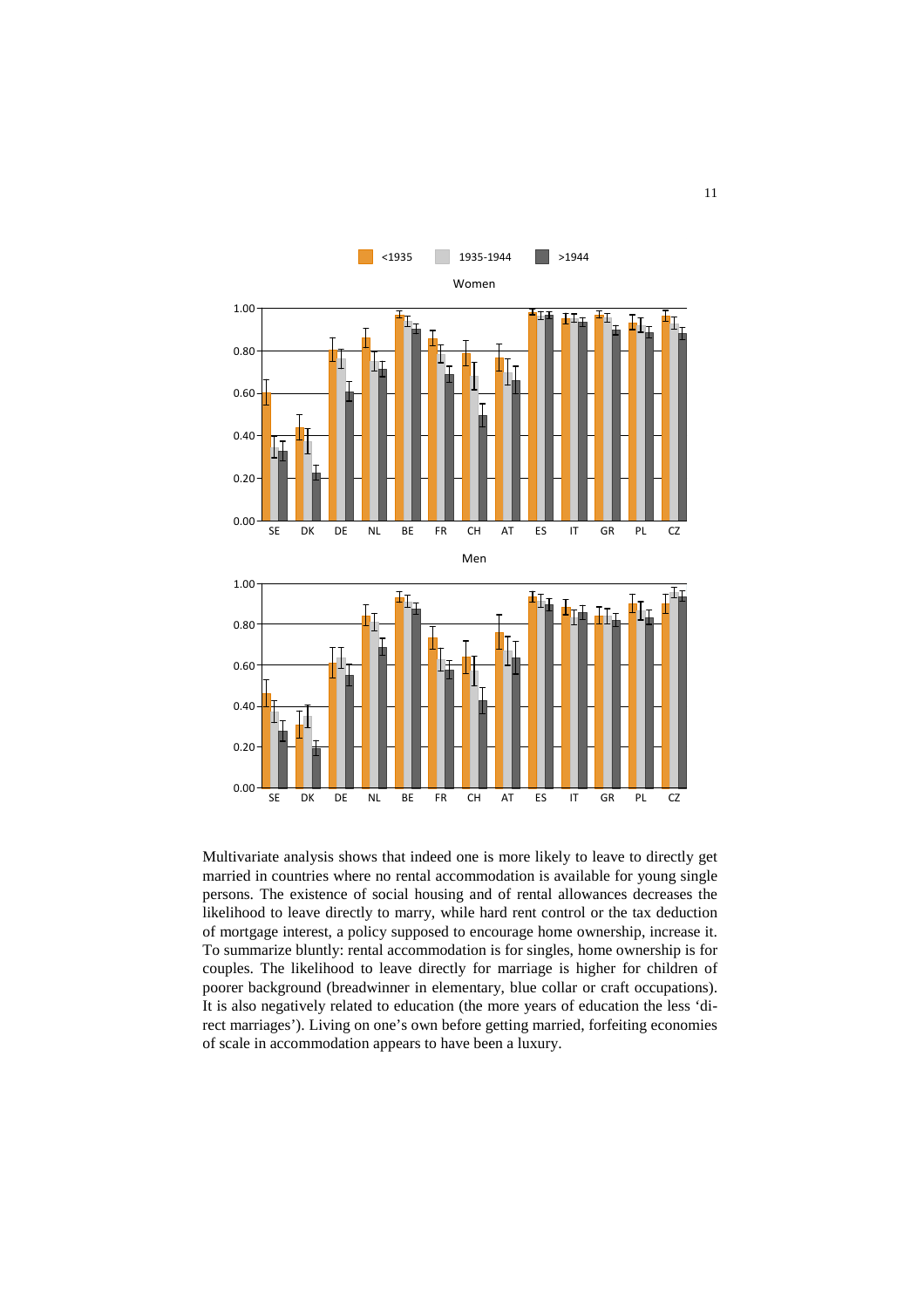#### **6.8 Nest leaving and education: leaving early is good!**

The link between marriage and education choice, and the fact that education has important consequences in terms of health, life expectancy and well being of the elderly population, both for men and women, suggest to study more closely the link between nest-leaving and education.

When plotting the nest leaving age against years of education, we identify three groups of countries (Figure 6.8). Spain, Italy and Greece feature late departure and low education (and as we said above, low welfare state, small rental sector); Sweden, Denmark are characterized by early departure, high education (and high welfare, large rental supply); the other countries lie in between.

It is interesting to note that the negative correlation seems stronger for the baby boomers than for the older cohorts. Differences across generations reflect the spectacular development of education over time. Indeed the mean age at which they finished education was 14.3 for the older cohort and 17.4 for the babyboomers. The percent that pursued education after age 18, which might be even more relevant, went from 17.7 to 35.8 percent and 24.8 percent for the middle cohort.

Splitting the sample by gender, we see that women lagged somewhat behind: half as many females as males were into education above age 18 in the older cohort (13.5 versus 24.6 percent), although the difference has narrowed for the babyboomers (32.4 versus 39.4 percent). The links between higher education and nest leaving behaviour is not straightforward as education might have been provided close to the parents' home. Then an important quality of the parents' home is its location. A large majority (85 percent) of the SHARE respondents spent all their student years still living with their parents: from 90 percent or more in the southern countries, in Belgium, Poland, Austria and the Czech Republic, to less than 50 percent in Denmark. This again seems linked to the availability of rental housing that helps leaving the parents to study. The higher the education level, the less likely one is to get it at the parents' home, although urban youths are more likely to have got it nearby. Children of richer parents are more likely to leave them to study, and the tendency to leave has increased over cohort, ceteris paribus. Note that females are also less likely to study at home than males, which points to women being more independent than men of the same age and education level. If women leave their parents earlier it is not only because they marry, but also because their education made them more able to cope with living independently.

**Figure 6.8:** Nest leaving age and age of leaving education by cohort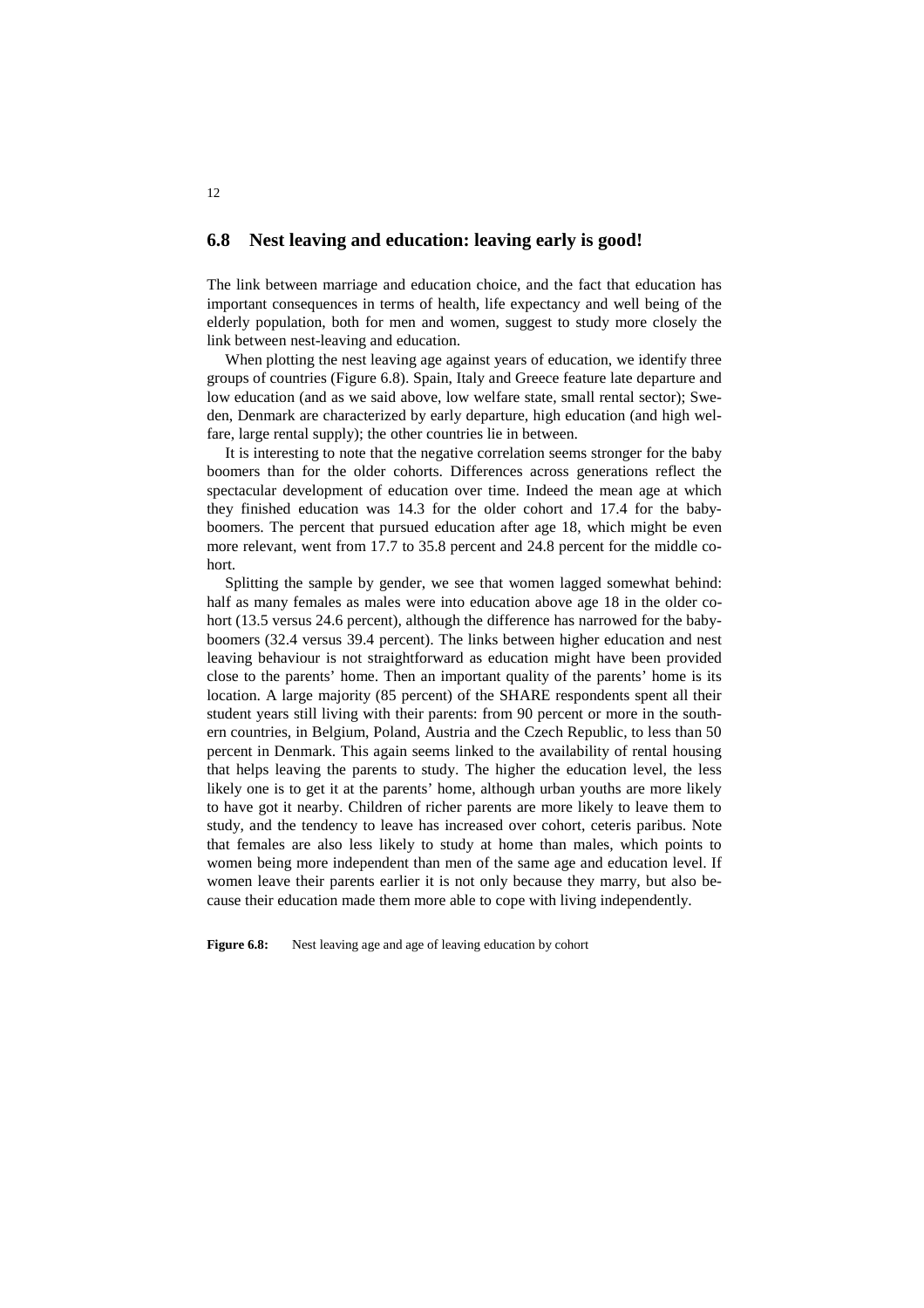

We try to confirm the macro level negative relationship between nest leaving age and age of leaving education at the micro level to document whether the nest leaving age *per se* has really long lasting consequences in terms of well-being. As many factors (such as supply and location of higher education) are interrelated, pinpointing the channels of the effect is difficult. The intuition is that in countries where a significant proportion leave their parents to study the education level of the SHARE respondents will be negatively linked to the age at which they left. The results are summarized in Figure 6.9. At first glance, there seems to be a *positive* correlation between nest leaving age and age of leaving education: the longer you stay home, the longer you study, and the later you start your first job. However, the correlation becomes negative after controlling for marriage behaviour: you studied longer if you left home earlier. More precisely it is negative in all but the Southern countries where the correlation remains positive. In Spain and Italy less than 3 percent from those cohorts left their parents to pursue further educa-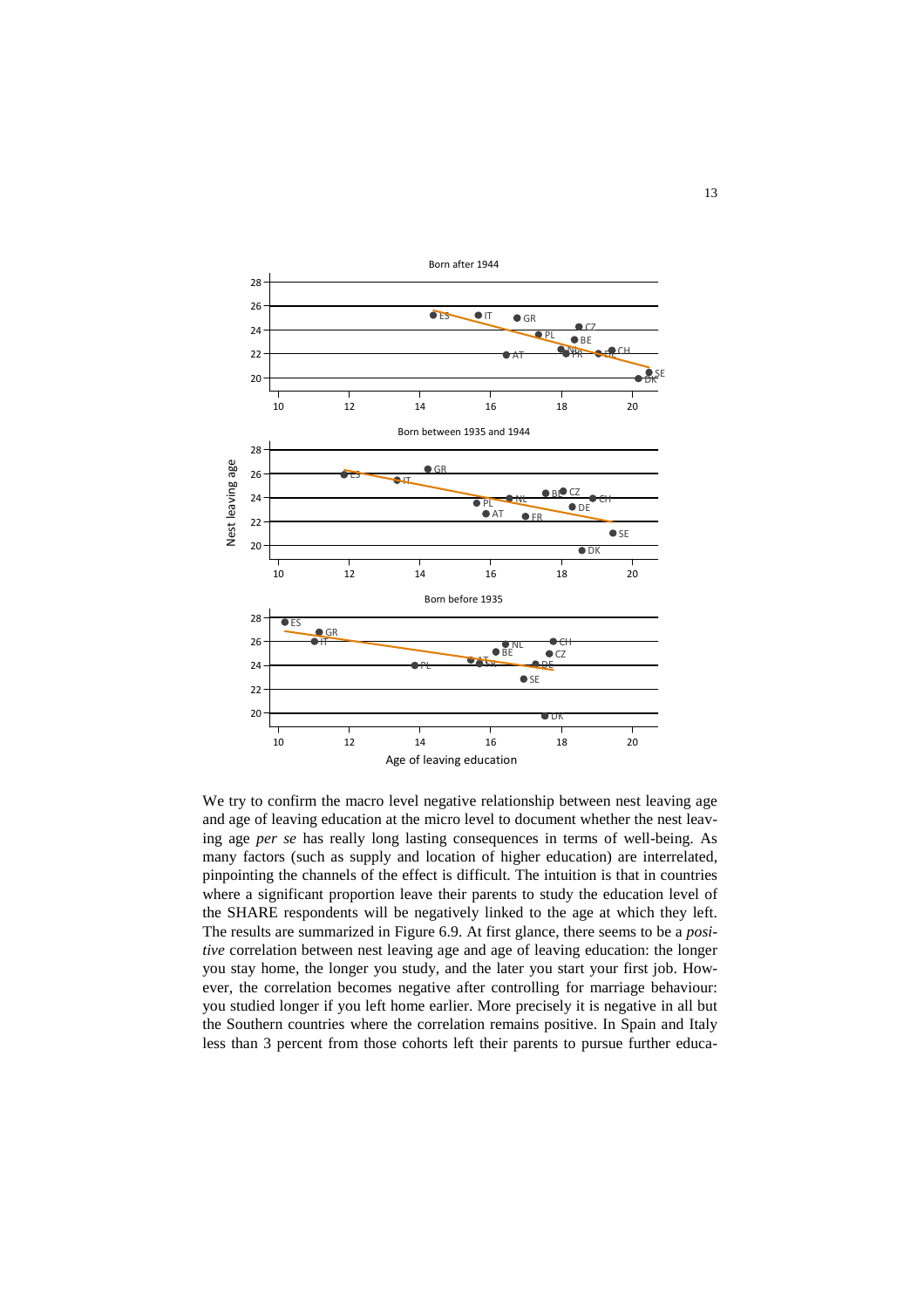tion, so the absence of correlation is not surprising. Leaving aside the three Southern countries, the negative correlation is even more pronounced when the age of leaving education is instrumented by maths and verbal abilities of the respondent at age 10 (which we assume influence the length of education but not directly the nest leaving behaviour; we also use number of books and number of years of compulsory education as instruments). Overall, the microeconomic analysis confirms the macro relationship between age at nest leaving and higher education. Being able to leave the nest enhanced the chances to pursue further education ceteris paribus. This seemed particularly true in France, Germany and the Netherlands.



Figure 6.9: Nest leaving age and age of leaving education: micro-level analysis

#### **6.9 Conclusion**

The nest leaving period is linked to crucial life choices: higher education, marriage, first job. The age at which young adults establish their own household is deeply country specific: it ranges from age 20 in Denmark to around 25 in the Southern countries. From our study of the individual and the macroeconomic determinants of nest-leaving age we draw the following main conclusions:

**Effect on nest leaving age**

-0.5 -0.4 -0.3 -0.2 -0.1 0 0.1 0.2

Nest-leaving age is shaped by individual parental and home characteristics, but is also linked to the national and policy context. The age of compulsory education and the availability of rental housing influence the nest-leaving age. Over the last century we documented a decline of the age at marriage, a decrease of the frequency of leaving to directly marry, an increase in higher education and in the frequency of getting this edu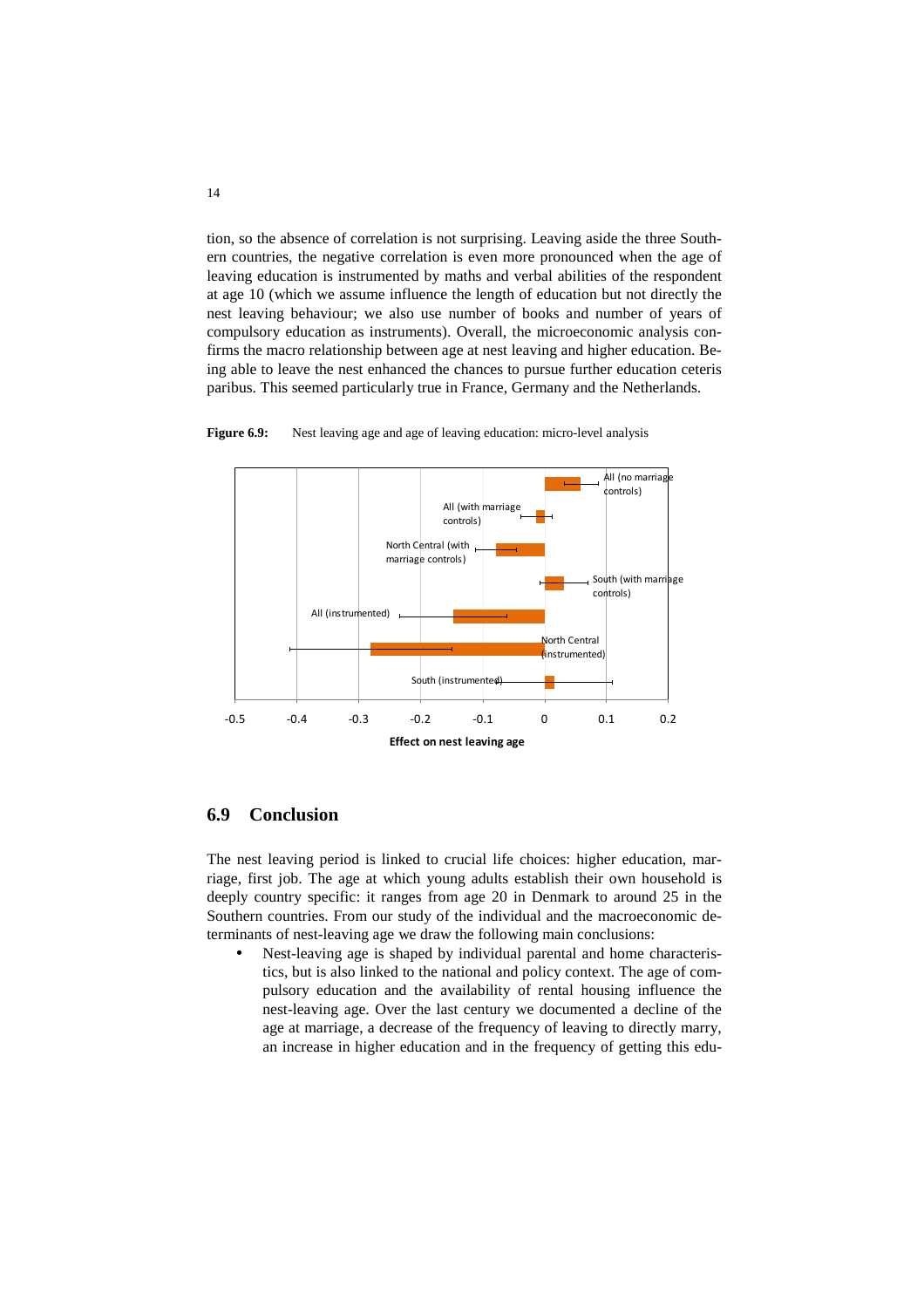cation after having left the parental nest. All of these have concurred to earlier nest-leaving. If at first approximation the economic situation is exogenous, the differences between countries suggest that the housing market, and especially the availability of affordable first rental homes, plays a primary role. All in all, more favourable economic conditions allowed leaving earlier.

- On average, 78 percent of the SHARE respondents left and married directly, more so for women than for men. The historical decline of this practice leaves more time for higher education and parallels the increase in education level.
- We also looked more deeply into the link between education and the age of nest-leaving. Ceteris paribus, it seems that an earlier nest-leaving is positively related to education level. The higher the education the more you get it by living outside your parent's home.
- The declining trend in nest-leaving age has spectacularly stopped, or even reversed for the more recent cohorts who tend to stay home longer. It might be linked to deteriorating economic conditions in some countries for those born in the 1970s, even if other factors might play a role. Some may pursue higher education in order to avoid unemployment, and do so at their parents' home, more than in the past. However the SHARELIFE data strongly suggests that providing first rental accommodation for the young enhance the chances of higher education.

#### **References**

- Alessie, R., Brugiavini, A., & Weber, G. (2006). Saving and cohabitation: the economic consequences of living with one's parents in Italy and The Netherlands. In: R. H. Clarida, J. A. Frankel, F. Giavazzi and K. D. West (Eds.), *NBER International Seminar on Macroeconomics* 2004 (pp. 413–441). Cambridge, MA: MIT Press.
- Becker, S., Bentolila, S., Fernandes, A., & Ichino, A. (2010). Youth emancipation and perceived job insecurity of parents and children. *Journal of Population Economics*, Vol. 23, pp. 1047- 1071.
- Billari, F., & Tabellini, G. (2008). Italians are late: does it matter? Forthcoming in J.B. Shoven (Ed.), Demography and the Economy, NBER Books. Chicago: University of Chicago Press.
- Börsch-Supan, A. (1986). Household formation, housing prices, and public policy impacts. *Journal of Public Economics*, Vol. 30, pp. 145-164.
- Cobb-Clark, D.A. (2008). Leaving home: what economics has to say about the living arrangements of young Australians. *Australian Economic Review*, Vol. 41, pp. 160-176.
- Ermisch, J. (1999). Prices, parents, and young people's household formation. *Journal of Urban Economics*, Vol. 45, pp. 47-71.
- Laferrère, A. (2005a). Leaving the nest: the interaction of parental income and family environment. INSEE WP 2005-01.
- Laferrère, A. (2005b). Quitter le nid: entre forces centripètes et centrifuges. *Économie et Statistique*, Vol. 381-382, pp. 147-175.